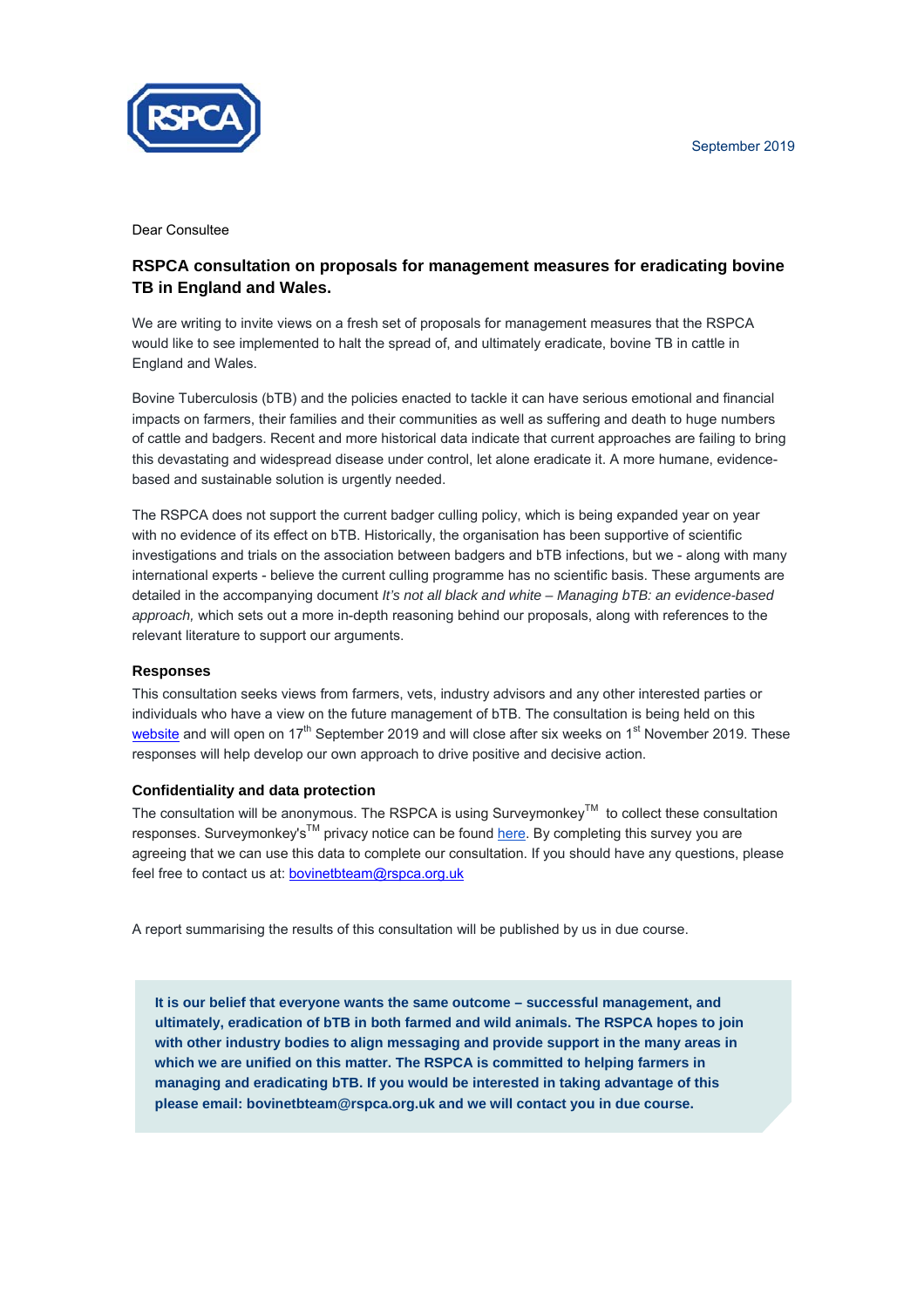#### **Introductory questions**

- **1. Please let us know about your profession (tick all that apply): Farmer (owner), farmer (tenant) land agent, farm advisor, farm manager, veterinary surgeon, scientist/academic/researcher, NGO employee (animal charity, nature conservation charity etc) Interested member of public; other?**
- **2. How long have you been in this profession?**

0 – 5; 5 – 10; 10 – 20; 20 – 30; More than 30 years; N/A

- **3. Please tell us which area you are in as defined by bTB strategy in** 
	- England: High risk area (HRA), Low risk area (LRA), Edge area
	- Wales: High TB Area; Low TB Area; Intermediate area
	- Scotland

(circle as applicable)

- **4. For England, please tell us if you live in a badger cull area** 
	- Yes
	- No
	- Don't know/not sure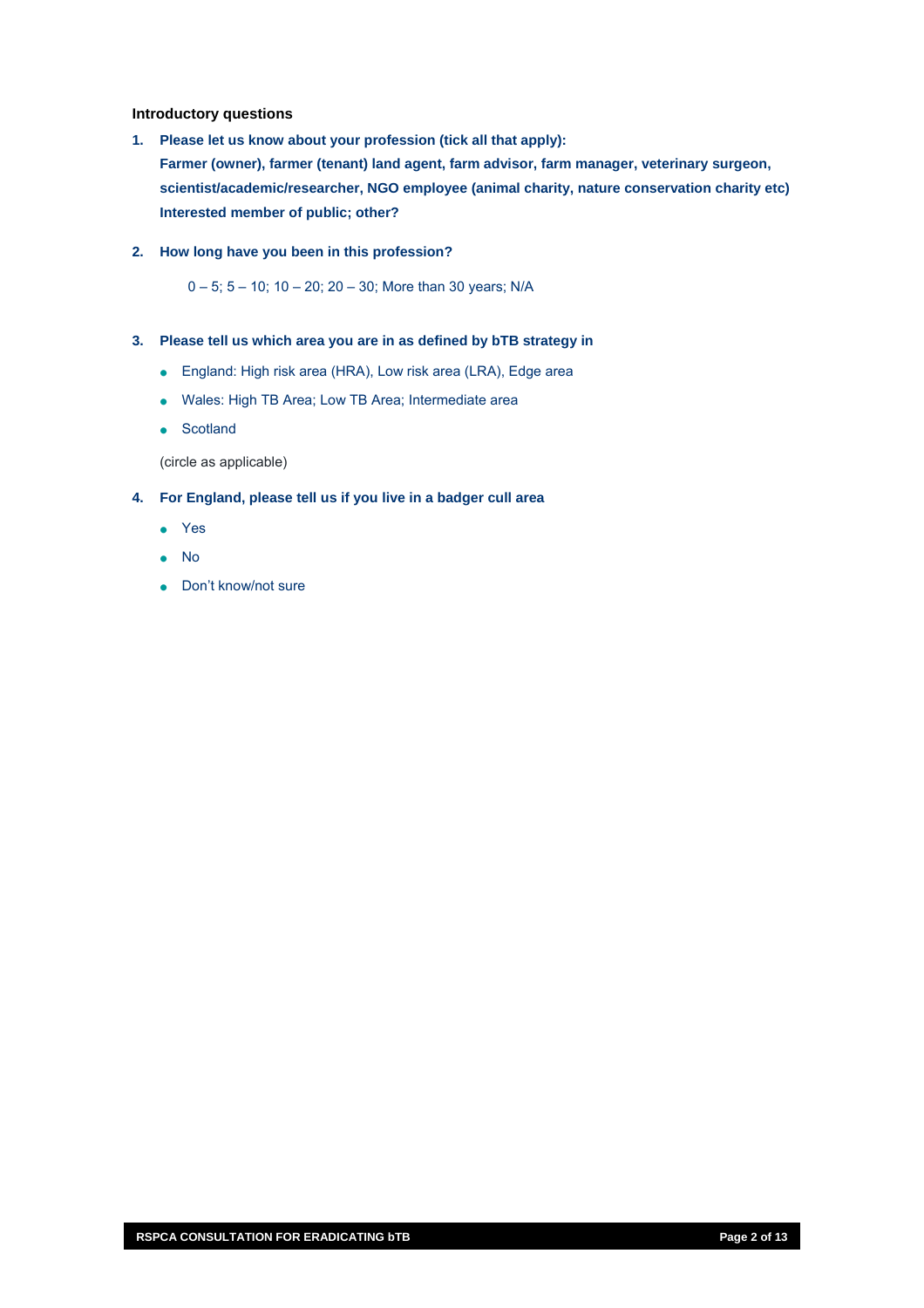## **Proposal 1: Formation of bTB control cooperatives**

**To restructure current cull companies into bTB control cooperatives and give them responsibility for funding bTB control, such as allocating grants to those involved in the company for advice (financial and veterinary advice including potential use of further tests) and implementation of biosecurity and biocontainment measures on their farm.** 

Studies done with farming communities in areas with relatively high incidences of bTB have shown the disease has a huge impact on farming communities, leaving many feeling helpless and resigned.

The badger cull in England, when introduced in 2013, was the first opportunity farming communities had to come together and proactively address the disease as a local community. The year-on-year increase in cull licences applied for and granted shows how much the farming community has pulled together to address the disease in the only, and most obvious, way they have been allowed and sometimes encouraged to do. Each licence requires:

- landowners to sign up to their land being accessible for culling to take place on it
- significant financial investment from those setting up the company, and
- coordination: to apply for the licence, ensure the requirements of the licence are met and the personnel to carry out the culls is equipped and trained.

This needs an underlying dedication and cooperation. We believe this to be a demonstration of the desire and commitment of local farming groups to effectively control bTB, and an opportunity to expand the role of these structured groups.

uptake so bTB can be effectively controlled and managed by those who know the industry best. This would replace their role in organising and delivering the culling of badgers, which we feel should not be part of We propose these community groups, currently focussing on badger culling, should be restructured to manage all aspects of bTB control at a local level – from biosecurity implementation to enhanced testing their remit, making them more effective in the successful management of the disease.

There has been poor uptake of biosecurity and TB management advice currently offered free or heavily subsidised by such schemes as the TB Advisory Service [\(TBAS](http://www.tbas.org.uk/)) and Cymorth Wales. It is acknowledged this poor uptake may be due, at least in part, to a lack of awareness, but it is necessary that farmers engage with these initiatives since badger culling alongside the current testing regime will not achieve the . bTB control required for the Officially TB Free (OTF) status the government and industry are seeking

- 5. Do you agree with our proposal that the cull companies should be restructured into bTB **control cooperatives with the ability to offer grants or other schemes?**
- 6. How can those agencies currently offering grants or free schemes improve farmer engagement **and uptake?**
- **. What do you think the current schemes have done/failed to do to achieve better uptake? 7**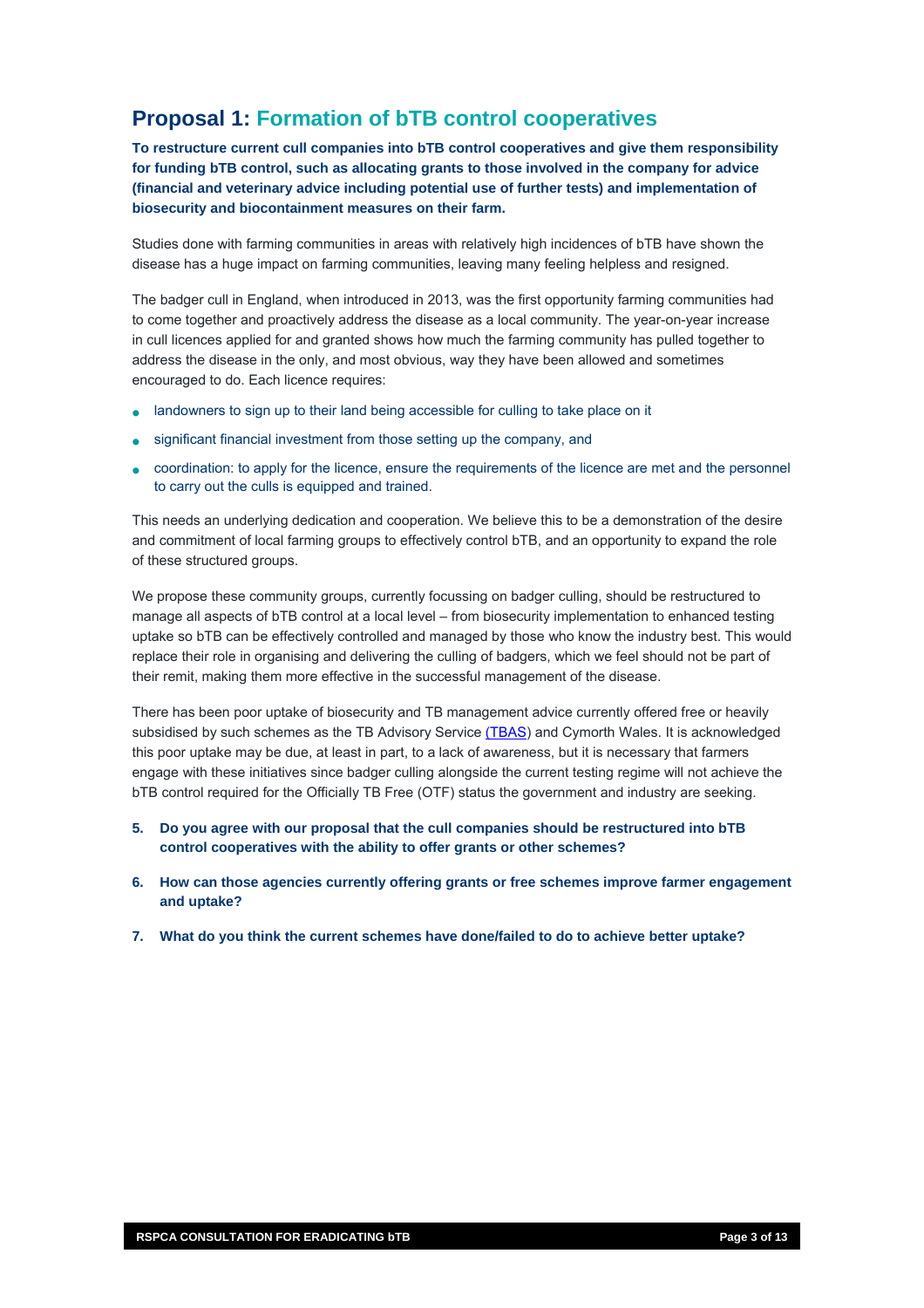## **Proposal 2: Strengthening biosecurity, biocontainment and cow resilience**

- **a) Encourage changes in farm management to improve biosecurity and biocontainment and to generate more resilient animals. This would include a bTB management plan tailored to each farm, taking into account each farm's financial situation and bTB risk level.**
- **b) Assurance schemes to come together to produce aligned bTB control plans for scheme members, with standards including minimum biosecurity requirements to specifically prevent bTB.**

#### **Cattle management**

We believe it is important farmers take more ownership of the management of the disease. As a first step, this could be through developing robust bTB management plans with their own private vet, who has undergone additional specific training.

We believe the bTB Farm Management Plan should include all aspects of preventing and controlling bTB and be specific to the farm, taking into account size, husbandry systems and resources.

The plan should consider:

- Biosecurity the risks of disease entering the herd, and how these risks can be effectively managed to predict and prevent a herd becoming infected with bTB
- Biocontainment the risks of disease spreading within the herd if it already exists, and how these risks can be managed in the case of an outbreak
- Resilience the risk of individual susceptible animals to succumb to the disease and how this can be managed, through husbandry, nutrition and genetics
- Surveillance the best use of the tests available, including statutory and non-statutory tests, to detect disease and identify infected and infectious animals.

#### **Biosecurity requirements**

detailed. For Approved Finishing Units (AFUs) there are terms and conditions which must be met, and the most recent proposal for Approved Finishing Units: Extended (AFUEs), had the most comprehensive set of biosecurity measures within the terms and conditions of any to date. The relevant measures should be extended to all cattle producers at high risk of a bTB breakdown, especially those partaking in a badger cull. Currently, members of badger culling companies have to have biosecurity measures in place: *"Reasonable biosecurity measures are … implemented by participating farmers on their land to provide a strong protection against the spread of infection. For this purpose 'reasonable measures' means measures that in the particular circumstances are practicable, proportionate and appropriate, having regard to the bTB Biosecurity Five-Point Plan[1](#page-3-0) ."* These are reviewed by Natural England (NE) though spot-checks were only conducted on 5% of farms involved in the culling. However, these measures are not comprehensively

<span id="page-3-0"></span><sup>1</sup> Defra (2018) Guidance to Natural England: Licences to kill or take badgers for the purpose of preventing the spread of bovine TB under Section 10(2)(a) of the Protection of Badgers Act 1992 pg 5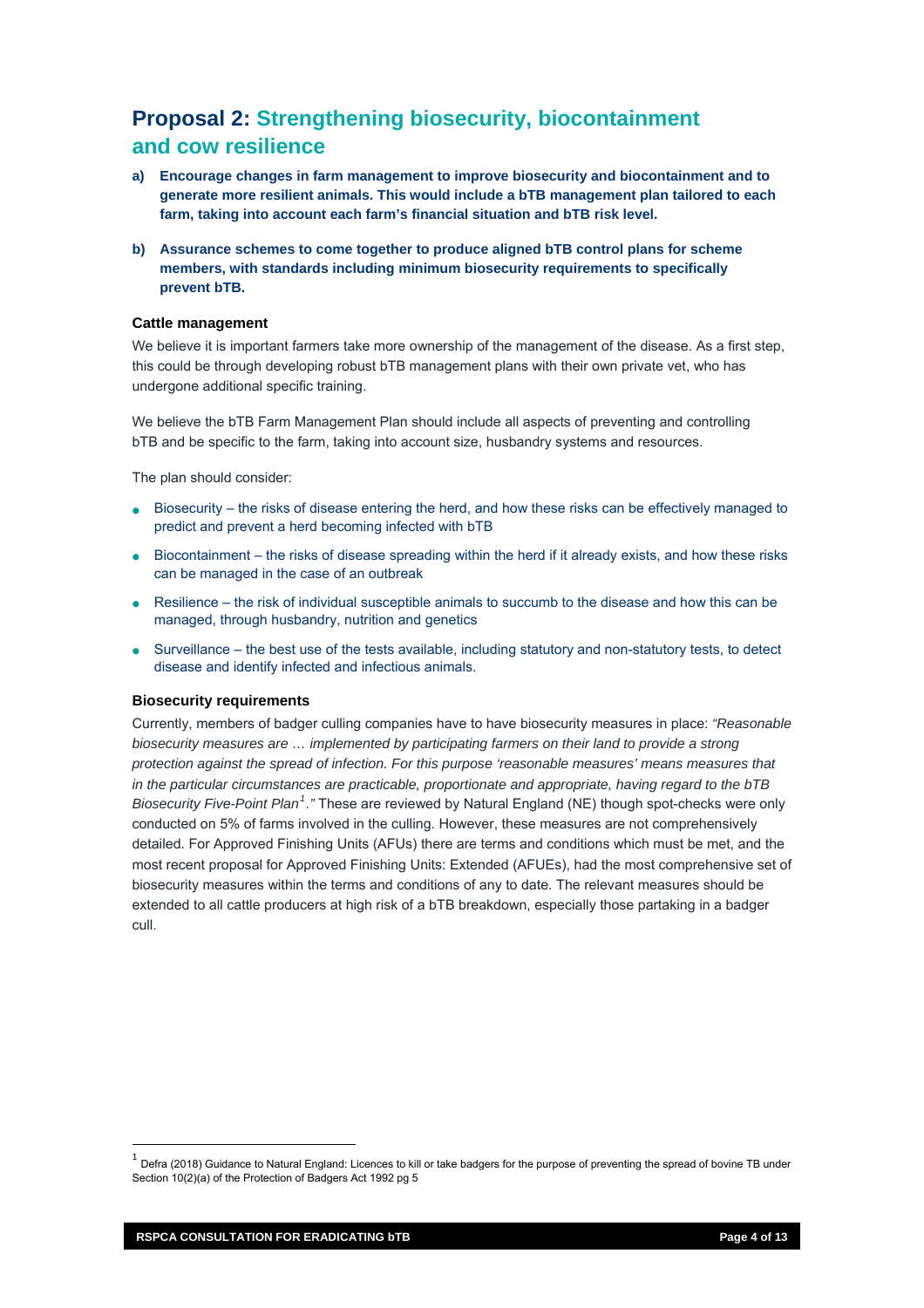#### **Biocontainment requirements**

Biocontainment (the steps taken to reduce the risk of a disease spreading through a herd) is rarely addressed as a topic in itself in the context of bTB management.

Like many aspects of controlling this disease, biocontainment measures are likely to require financial input and management changes. They will, however, also likely result in improvements in other aspects of cattle farming and welfare. Measures such as good colostrum management, improved buildings, and steps to reduce the stress of the animals, e.g. through improving comfort, reducing social mixing during the production cycle, etc. could all be considered according to the individual farm's situation.

- **8. Do you agree with our proposal that each and every cattle farm should have a farm-specific TB Management plan?**
- **9. If you currently have a Herd Health Plan, does it include measures to prevent or reduce the risk of infection by bTB:** 
	- Within the herd or between herds?
	- Between cattle and wildlife?
- 10. If not, is this something you would discuss with your vet when next reviewing your herd **health plan?**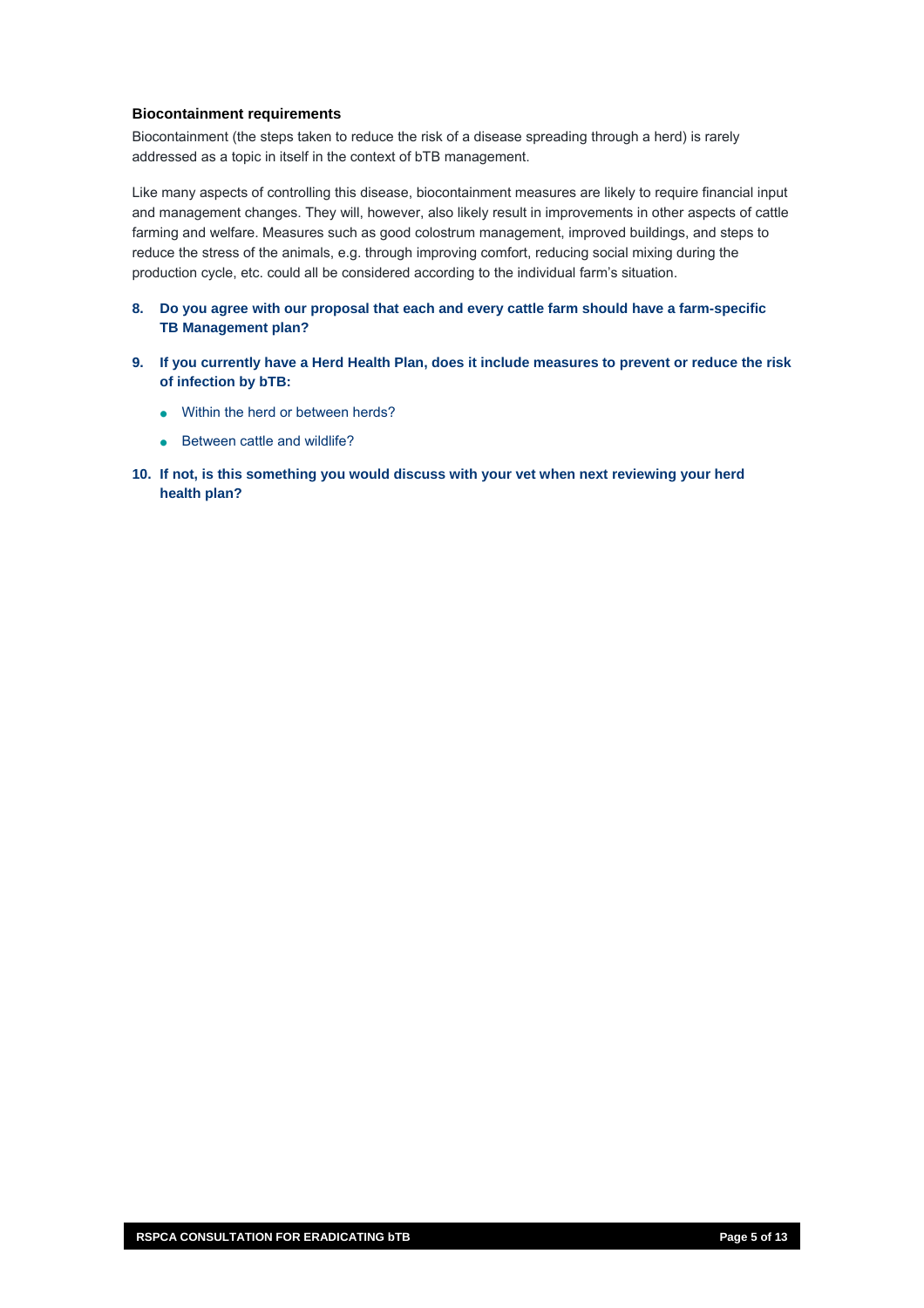### **Proposal 3: Funding of control measures**

**Funding of the improvements in biosecurity and biocontainment, provision of financial and specialist veterinary advice and further testing should come from a variety of sources, some government and some industry (as is currently the case) – for example from the bTB control cooperatives, via milk premiums (where applicable) or assurance schemes.** 

Government currently spends over £100m per year on the control and eradication of bTB. Each new breakdown in the high risk area is estimated to cost £19,032 (2018 prices) with government costs amounting to £8,929 and farmer costs of £10,103. However, there is no significant funding directed at those farms that do not have a breakdown but are at risk through poor biosecurity. There is an opportunity to direct funding at prevention rather than control.

We believe that alongside free advice services, such as the TBAS, and/or funding for improved handling facilities or incorporating biocontainment measures into on-farm management, it is vital that producers receive financial advice. Many of the proposed changes have financial implications and changing the testing regime could result in the loss of many more cattle as the undetected reservoir we believe exists in the cattle herd is gradually identified, as is being seen in Wales at the moment. We are convinced that, although this has significant financial implications in the short term, in the longer term the removal of the animals will have a real effect in reducing bTB in the cattle population and will have a smaller net cost along with the many benefits from achieving true OTF status. In the Welsh bTB eradication programme, the targeted chronic farms receive financial advice as part of the package, as it is acknowledged that TB costs go beyond the test itself and the possible loss of cattle, but include the loss of productivity of that animal – her milk, her calf and her genetics, and producers will need a long-term financial business plan in place to reassure them while they get bTB under control on their farm.

- **11. Do you agree with the proposal to review funding mechanisms for controlling and eradicating bTB, so that farmers are incentivised to prevent bTB entering their herds, rather than compensated for having it?**
- **12. Do you think any of the following could be used to create better funding to prevent and control bTB (5 strongly agree – 1 strongly disagree):** 
	- Capital grants to improve handling facilities and allow more thorough skin testing
	- Capital grants to help implement biosecurity and biocontainment measures
	- Graduated compensation payments dependent on compliance with biosecurity and biocontainment standards i.e. 'earned recognition'
	- Premiums for products (meat and milk) from TB Free herds
	- Financial support for specialist veterinary advice for prevention and control of bTB in the form of a farm-specific TB Management plan.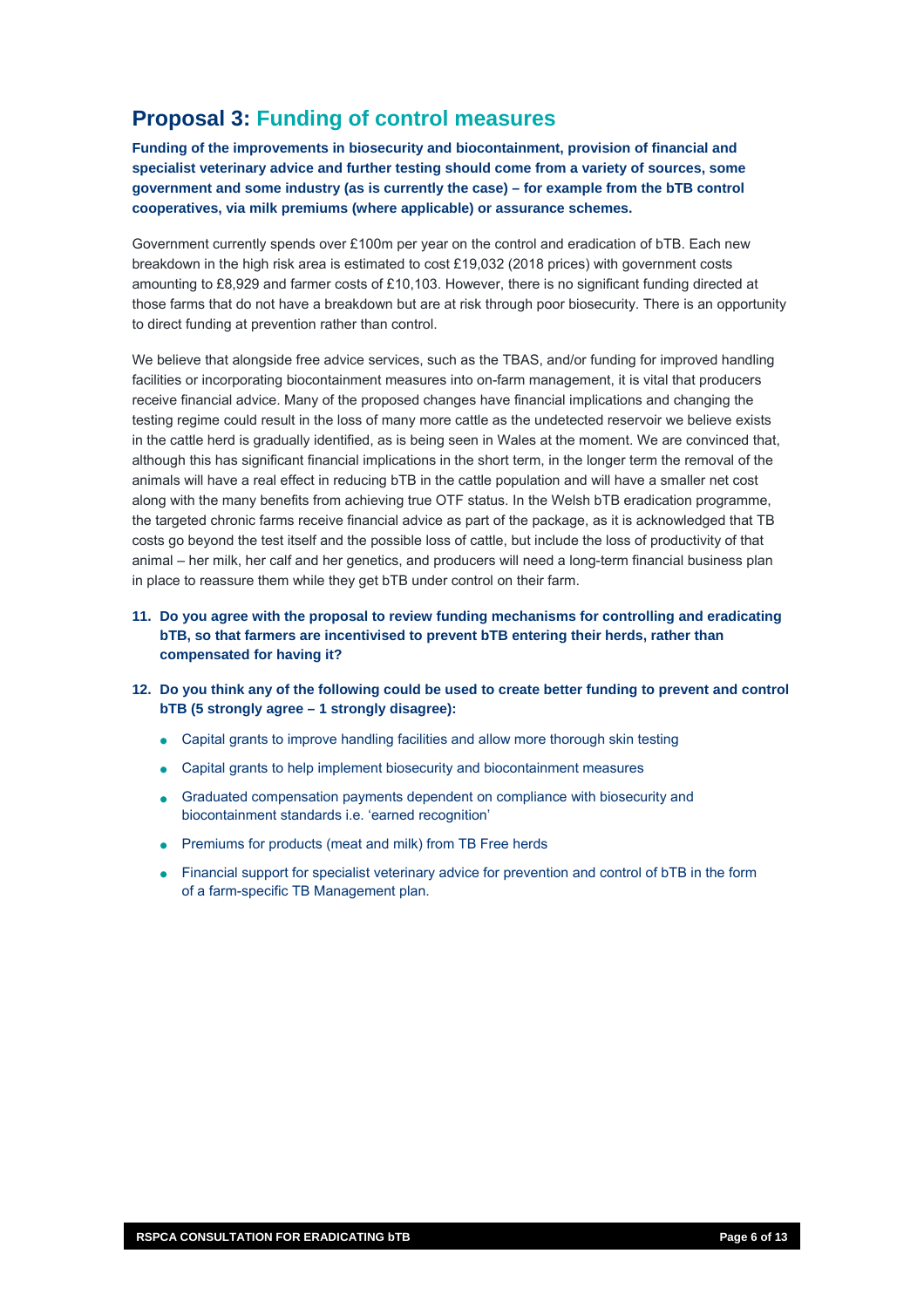### **Proposal 4: Strengthening and supporting the role of vets**

- **a) Private vets and government vets to take a greater role in proactively managing the disease through discussions with clients, development of farm-specific herd health plans, knowledge exchange and applying for licences so as to be able to offer clients the ability to carry out further testing.**
- **b) Government to facilitate applications by private vets to carry out further testing (i.e. using other tests alongside the single intradermal comparative cervical test (SICCT) through developing clear guidelines published on the [TB hub](https://tbhub.co.uk/) after reviewing and simplifying the process with input from private vets.**

Both government vets and private vets have important roles to play in the control of bTB. In recent years private vets have largely had a role in carrying out TB testing on their clients' farms, but proactive planning and discussion about how to tackle bTB on-farm has rarely been carried out.

Whilst initiatives such as the TB Advisory Service and various industry conferences are welcome, relatively few farmers and vets engage in such events or services. There is a potential for a network of specifically trained vets to become TB advisors akin to the Accredited Johnes Veterinary Advisors who make up part of the successful National Action Johne's strategy.

Currently access to further testing such as PCR, ELISA, Enferplex and Actiphage testing is tightly controlled and the process whereby a vet can get permission to carry out such tests is complex and time consuming (see Proposal 5 and the accompanying document *It's not all black and white* for details of the potential benefits of using these). It is vital the government facilitates the private vet's access to these tests. We propose a thorough review, undertaken with practising private vets, to simplify the process where possible and culminating in clear guidelines about the availability and use of novel tests as part of a TB management plan on the TB hub. This should give private vets confidence they can complete the process in line with the law and quickly so it is easily manageable.

- **13. Do you think a network of specifically trained Accredited TB Advisors should be facilitated to provide specific advice on bTB prevention and control through private veterinary practice, working in partnership with APHA?**
- **14. Do you have any other suggestions as to how the veterinary profession can become more involved in contributing to the management of bTB on individual farms and across industry as a whole?**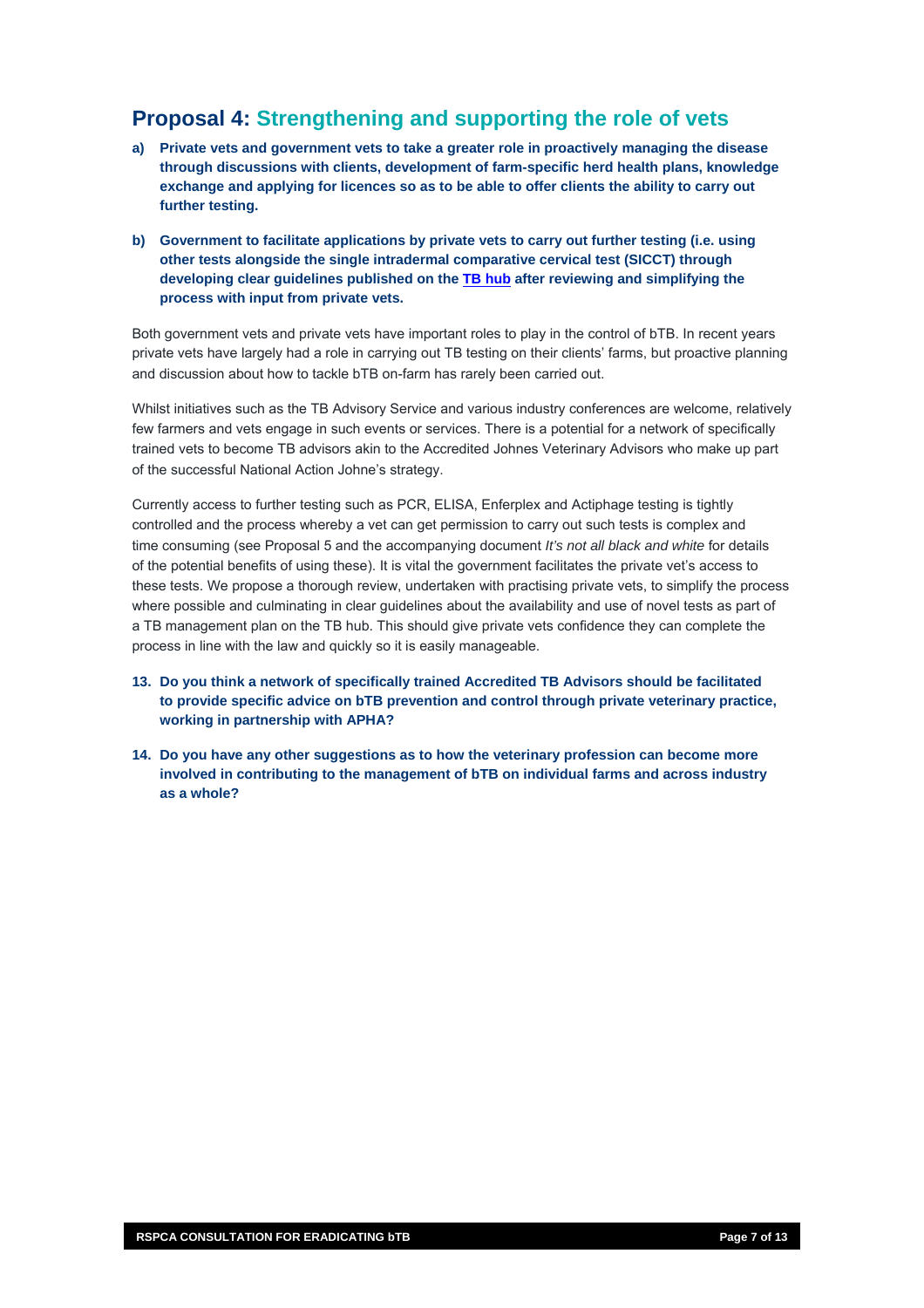### **Proposal 5: Improving the approach to and accuracy of testing**

- **a) Government to address the factors that affect the sensitivity of the SICCT while it continues to be the main test used for identifying infected animals.**
- **b) To move away from the SICCT as the main herd screening test to an alternative test with equal specificity but higher sensitivity, or move to using a combination of tests (parallel testing) to maximise both sensitivity and specificity, particularly in persistently and recurrently infected herds.**

The UK currently uses the SICCT to screen herds for bTB infection. Two different types of tuberculin protein are injected (avian and bovine), one above the other and then 72 hours later the reactions (if present) are measured and compared. Reactors to this test are defined as bTB positive in accordance with APHA guidance using two levels of interpretation – Standard and Severe. Reactors must be removed from the herd (via slaughter). Those with intermediate reactions are defined as "inconclusive" and must be retested in 60 days, and those with "no reaction" are determined to be clear (they may have reactions to the injections but their differences in size are within the permitted limits, which vary depending on the interpretation of the test). The Gamma Interferon (IFN-ɣ) test uses the same principles to detect sensitised cells in the blood of cattle, but is laboratory based rather than using the cow as an indicator.

Different tests have different abilities to detect the organism. The SICCT has a high specificity but a low sensitivity (i.e. if the test is negative, there is a high chance the animal is actually infected and the test has 'missed' the presence of the organism – this could be as many as 50 infected animals testing negative out of every 100 infected animals tested). No test is perfect and some with lower specificity will cause healthy animals to be slaughtered, but will have a higher sensitivity so are less likely to leave infected animals in the herd.

The sensitivity of the routine SICCT to detect infected animals can vary markedly with such external factors such as the tester, physiological status of the animal, season, and concurrent disease. Some diseases currently endemic in the UK cattle herd are known to interfere with the SICCT, for example Bovine Viral Diarrhoea (BVD) (de la Rua-Domenech et al. 2006). In some cases of endemic disease the effect on the SICCT is well established, however, for other diseases the research is lacking or, although it may make sense logically e.g. due to the disease's effects on the immune system, a connection with bTB is not clearly established.

However, there are other tests available. These include tests that can detect bTB organism in the faeces (which would suggest an animal is shedding) and a test that can detect organisms in the blood (the 'Actiphage' test, which is currently unvalidated). Tests for the presence of antibodies against the bTB organism in cattle body fluids e.g. blood, saliva, etc. – such as Idexx, Elisa and Enferplex – are also available to complement the SICCT. Although none of these tests give a perfect answer we believe 'parallel testing' (where several tests are used on one animal/in one herd) should have a much greater role.

- **15. Do you think the current testing regime, using a combination of different interpretations of the SICCT and gamma interferon, is adequate for eliminating bTB?**
- **16. Do you agree with our proposal that government should continue to further investigate the efficacy of the SICCT, including the variability in sensitivity, and consider enhanced testing systems, particularly in persistent and recurrently infected herds?**
- **17. Do you think novel tests, which may not currently be validated or recognised by the authorities, should be made readily available for use alongside in parallel with the statutory testing programme (i.e. parallel testing)?**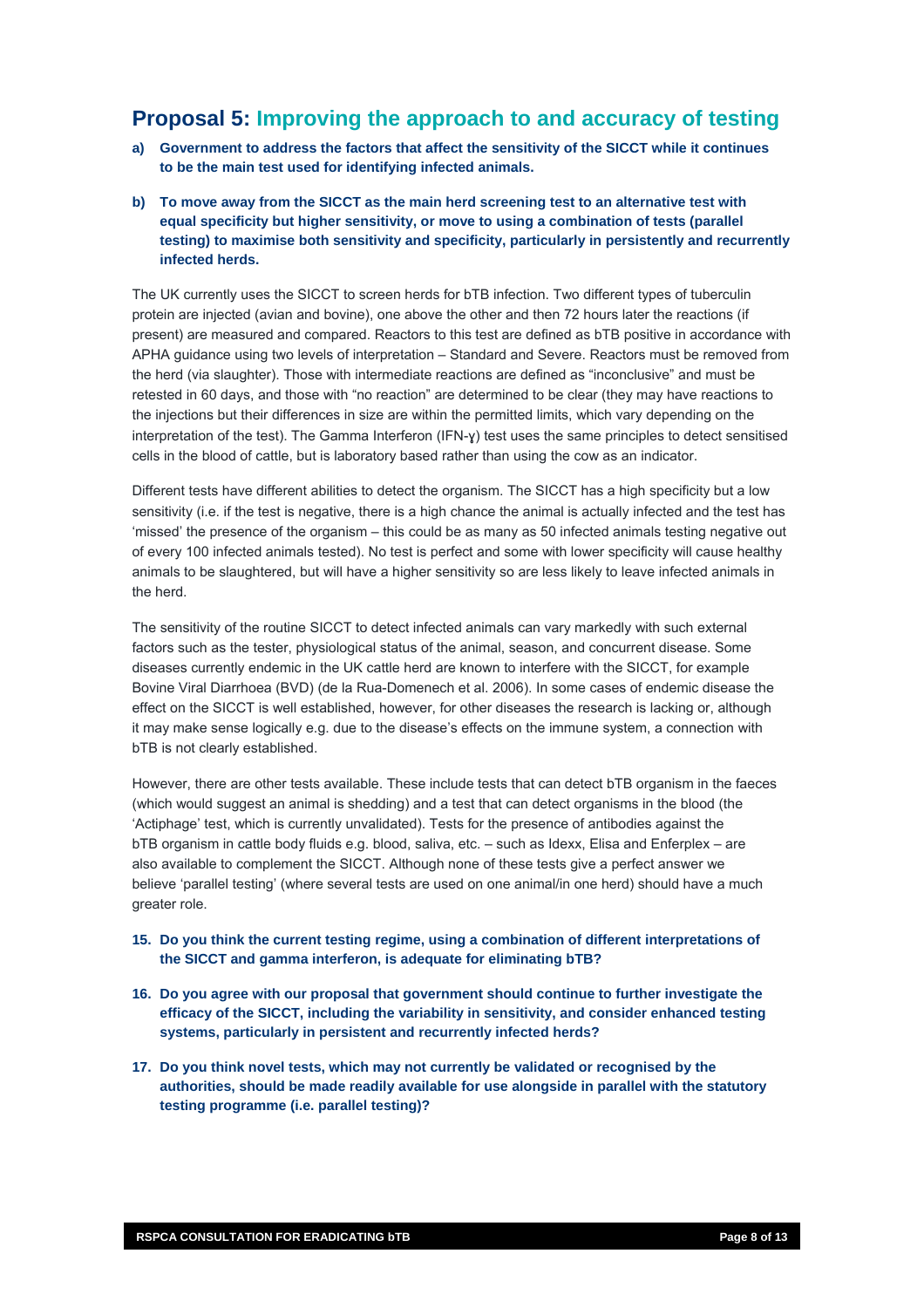# **Proposal 6: Ensuring evidence-based communication and advice**

**That all stakeholders be aware of the importance of giving accurate advice and of correctly prioritising prevention and control measures with particular emphasis on managing environmental risks rather than wildlife.** 

- The Biosecurity Five Point Plan should have cattle measures first, rather than wildlife ones, since cattle-cattle transmission is the greatest cause of bTB incidence on farm.
- Government statements indicating badger culls are achieving results should be evidence-based and informed by properly analysed data and not be based on preliminary data as this cannot confirm such correlations.

and cattle mixing and is based on research conducted between 2005 and 2009. This assessed whether it is possible to reduce contact between badgers and cattle within farmyard buildings, and concluded that badgers were not able to access the building if the exclusion measures suggested were used, with a success rate of 100% (Judge et al. 2011). Biosecurity advice is available for farmers through the TB hub and the TB Advisory Service, which aim to support their efforts to prevent bTB breakdowns. The advice is predominantly aimed at preventing badgers

It is unfortunate that official advice on prevention of bTB appears to focus on badger controls, rather than the issues of biosecurity and biocontainment involving cattle to cattle transmission and environmental contamination from cattle shedding large numbers of bTB bacteria.

*reducing bTB in cattle*" yet upon making this preliminary data public, statements were made claiming these caveats in the results section and concluded "*it would be unwise to use the findings of this analysis to develop generalisable inferences about the effectiveness of the policy at present*". Announcements stating the two pilot badger culls in Somerset and Gloucestershire have succeeded in reducing bTB in cattle are open to challenge<sup>[2](#page-8-0)</sup>. The evidence (APHA 2018) indicates incidences in bTB have declined dramatically, but the starting point used for measuring this decline was three years prior to the culls starting, indicating bTB was already declining before culling began. The conclusion of the report also clearly states "*these data alone cannot demonstrate whether the badger control policy is effective in*  results did just that. Similar reports, such as the Brunton Report (Brunton et al. 2017) contained many

We are also concerned with regards how the conclusions of the Godfray report have been reported. The *s*  "*Whether culling in addition to current cattle controls can reverse the increasing trend in bTB in England i* review also said "moving from lethal to non-lethal control of the disease in badgers is highly desirable" and described the benefits of culling as "*real but circumscribed*". Godfray Review, in our view, weighed up the pros and cons of both culling and alternatives, stating: *not known, but it does represent an important option to help in controlling the disease.*" However, the

based on fact and best practice. Effective controls should be prioritised and practical ways of implementing advice should be offered. Official guidance and advice for farmers and vets involved in the prevention and control of bTB should be

#### following strategic advice in priority order, from 1 to 12, with 1 being highest priority: **18. Please indicate your view on priorities for prevention and control advice by putting the**

- Purchasing policy for incoming cattle
- Environmental contamination from cattle
- Slurry management

• Direct cattle-to-cattle contacts over fences

<span id="page-8-0"></span><sup>2</sup> https://www.gov.uk/government/news/new-data-shows-drop-in-bovine-tb-as-further-measures-to-fight-disease-unveiled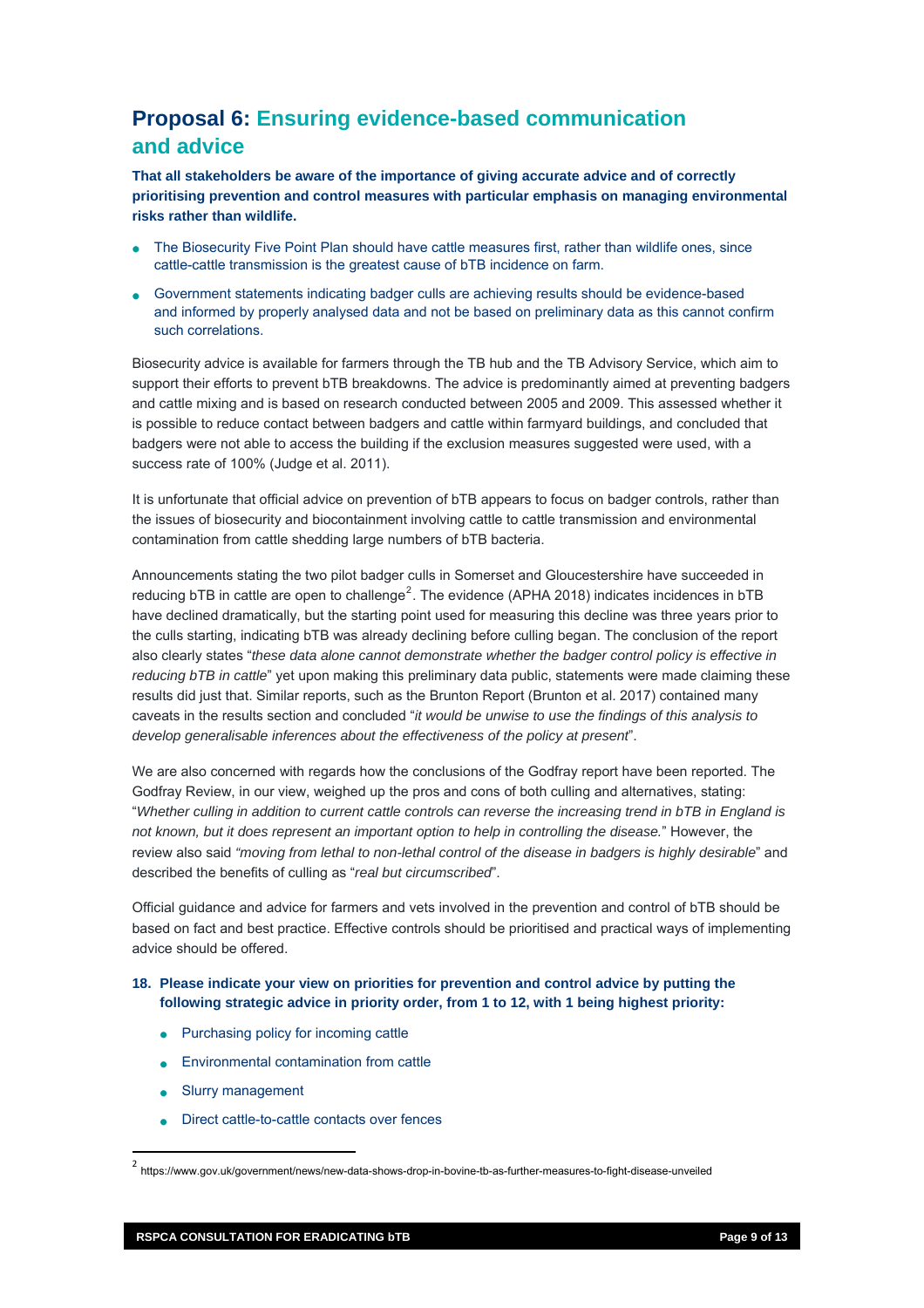- Environmental contamination from wildlife
- Direct wildlife-to-cattle and cattle-to-wildlife contacts
- Shared equipment that may be contaminated
- People who have direct contact with animals (e.g. vets, technicians) moving from farm to farm
- Local movements of cattle between farm premises
- Retention of infectious animals that are not correctly identified by the official testing programme
- Badger culling
- Badger exclusion.
- **19. Please indicate who you think is best qualified to provide prevention and control advice to farmers, in order of effectiveness from 1 to 6, with 1 being the most effective:** 
	- Local private vets
	- APHA Staff
	- TB Advisory Service
	- Specifically trained vet network (akin to the BCVA Accredited Johnes Advisors)
	- NFU advisors
	- Farm assurance schemes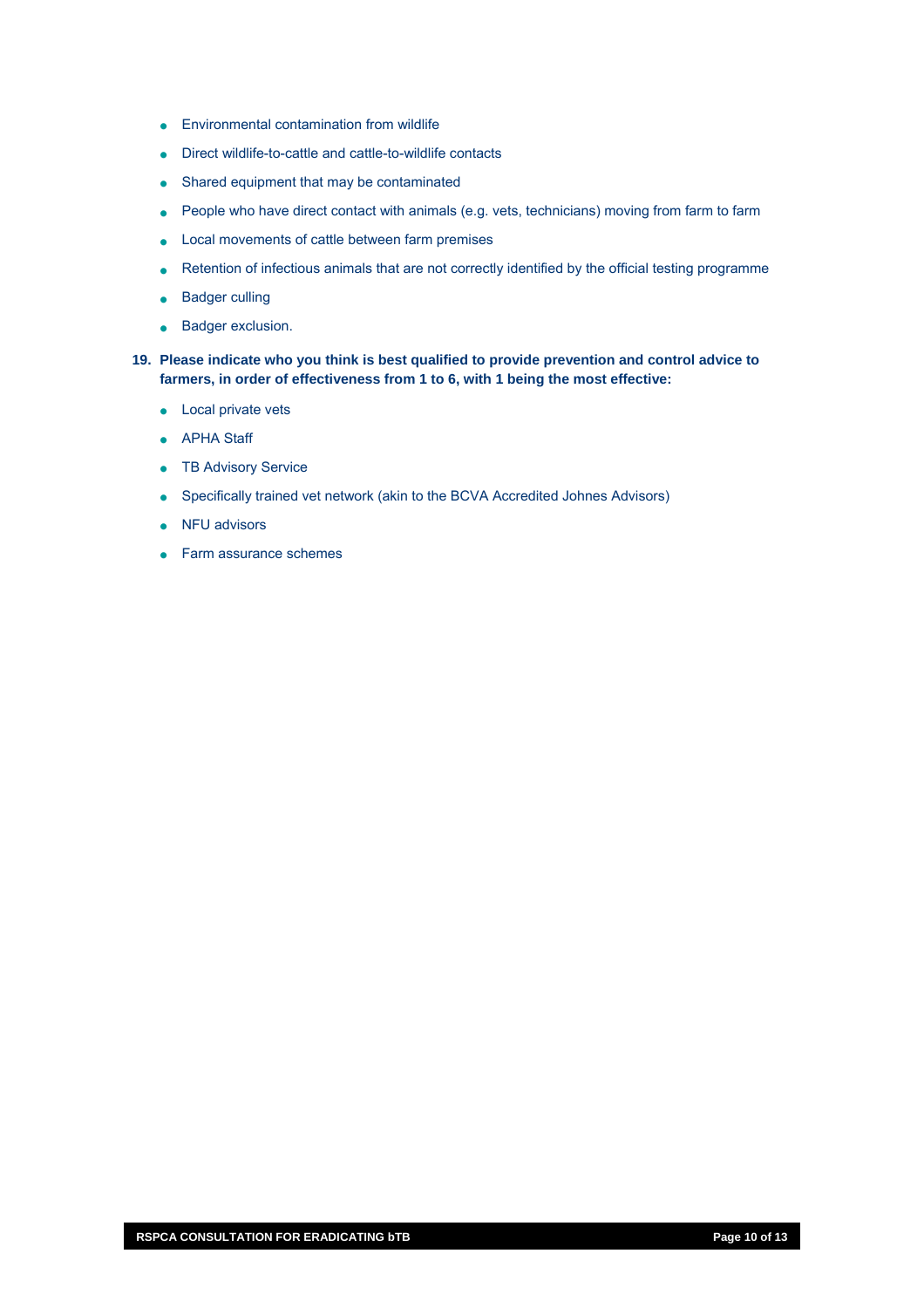## **Proposal 7: Moving to badger vaccination**

**To move from a badger culling policy aimed at controlling the possible spread of disease from wildlife to a badger vaccination policy, along with the other cattle-focused proposals included (e.g. improved efforts on biosecurity and biocontainment, better testing etc.)** 

Historically, the debate raged over the role of badgers in the spread and maintenance of bTB, despite several reports, much research and well over 20,000 badgers killed between 1975 and 1997. In 1997, it was proposed a trial be conducted to try and answer this question once and for all (Krebs 1997). The Randomised Badger Culling Trial (RBCT) was the largest trial of its kind ever attempted with nearly 11,000 badgers killed. The RSPCA did not oppose the trial as it recognised more evidence was needed. The result was it did show that proactive badger culling does have a *small* effect in reducing new incidents of bTB in cattle by about 16%, showing badgers are implicated, but the conclusion of the authors of the final report was "*badger culling can make no meaningful contribution to cattle TB control in Britain"* (Bourne 2007). This is corroborated by a paper suggesting while 38% of cases of cattle bTB could be attributed to badgers in the areas studied, only 5.6% of cases were due to direct transmission, and the rest were due to onward cattle-cattle transmission (Donnelly and Nouvellet 2013).

It was therefore disappointing and perplexing that the Government announced in 2012 that farmers would be licensed to cull badgers. So far nearly 67,000 badgers have been culled, and while recent announcements appear to support the idea the cull is working, even the authors of the report on which these announcements were based stated "*these data alone cannot demonstrate whether the badger control policy is effective in reducing bovine TB in cattle*" (APHA 2018). As outlined in Proposal 6 above, such discrepancy between the conclusions of advisory reports and associated public announcements from others can result in misperceptions and confusion and highlights the vital importance of such announcements being evidence-based and holistic.

Badger vaccination is considered to be a viable alternative to culling by many, with many advantages such as cost, and the avoidance of perturbation, which has the potential to make the disease situation worse in areas of culling (Jenkins et al. 2007).

Vaccination programmes, unlike culling, enable badger social groupings to remain relatively stable (Donnelly et al. 2007) (Woodroffe et al. 2006). Although it does not fully protect animals from getting the disease it does reduce the chances of them becoming infected and reduces excretion of the bacilli if they are. Cubs can also be conferred immunity.

The cost of vaccination is frequently raised as a barrier to its use. However, a report by the Zoological Society of London shows volunteer led vaccination would be cheaper to implement per  $km^2$  per year than the current cull policy (Woodroffe 2018) (£592 for vaccination as opposed to £2,247). One of the contributors to the cost is the need to trap animals, but the data from the culls shows some cull zones are killing more badgers by trapping/shooting rather than free shooting, implying that trapping is not proving to be an obstacle to some of the cull companies. Currently there are several funding schemes for vaccinating badgers, for example the Government BEVS scheme, and also schemes led by charities such as county wildlife trusts.

- **20. Do you think vaccination should be considered as a viable alternative to culling?**
- **21. Do you think it would be acceptable and practical to offer badger vaccination within the current cull zones for those farmers who don't wish to cull, but want to engage in bTB control?**
- **22. If so, do you think there should be more support for farmers to work together to implement large scale vaccination programmes?**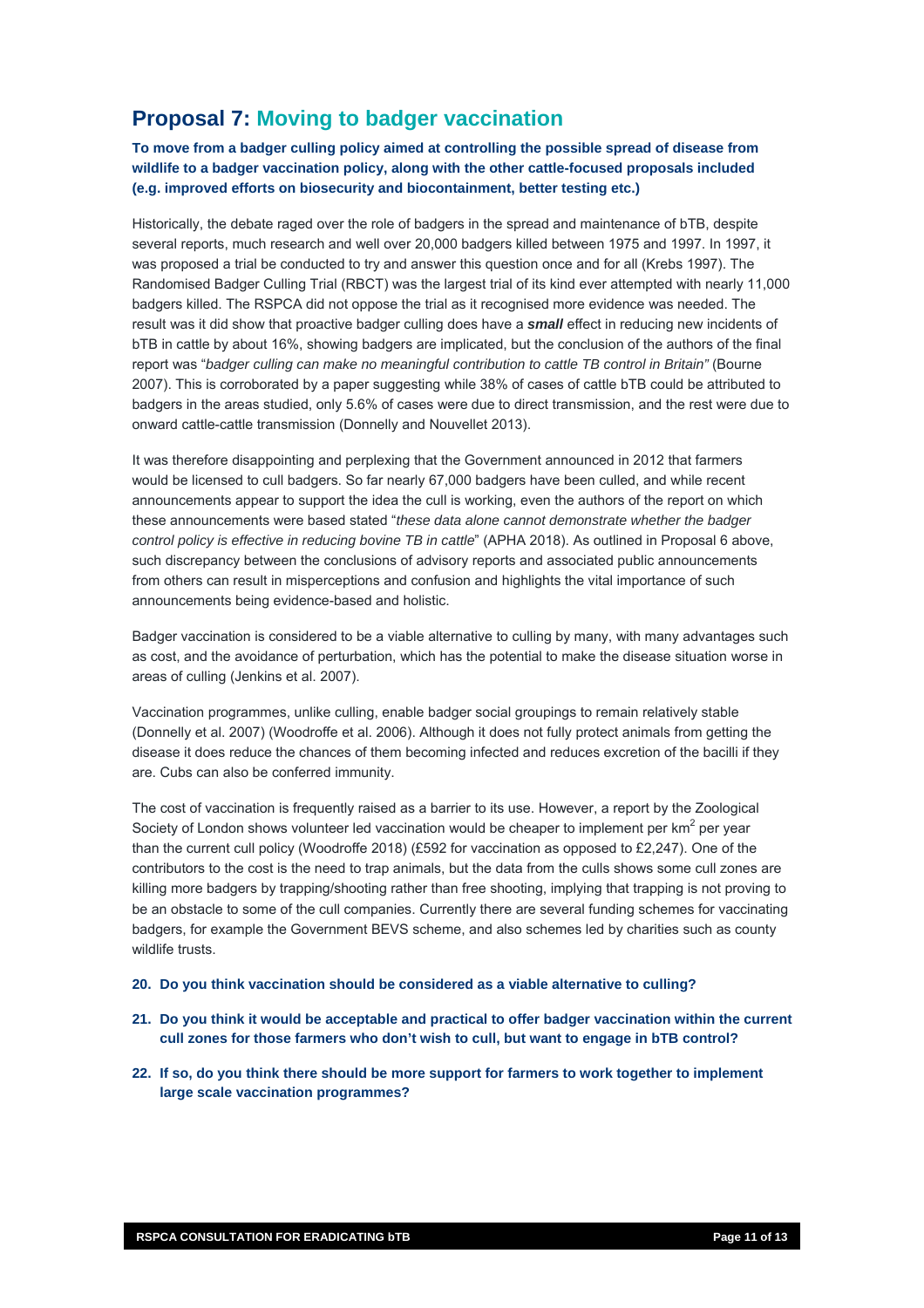## **Proposal 8: Suggestions and the need for further targeted research**

**We propose further research should be conducted to investigate and review:** 

- Survival of bTB in the environment grazed by cows, especially under cow pats (earthworms (Barbier et al. 2016)
- Progress of the disease through a cattle herd
- Cattle movements and the relationship with bTB in Britain, for example a repeat of the work done by Gilbert et al. 2005, along with new badger survey data
- Risk factors at the individual farm level why do some farms never get TB despite being in HRA hot-spot areas?
- The role of endemic disease and how that has evolved.

There are many questions remaining about bTB, especially since much of the scientific research since t he 1970s (when it was first found in badgers) has focused on the badger's role in the disease. Although we think more research would be useful in understanding the disease and improving the methods used to control it, we also believe we know enough now to take the revised approaches outlined in this docu ment and with the current situation there is not time to go through the necessary processes for more research. We also believe the majority of funds should be going into disease control while the incidence and prevalence of bTB in cattle are not in decline.

**23. Do you agree with the suggested research topics we have listed above or do you have other**  suggestions for future research to help manage **bTB?** 

### **Conclusion**

vaccination. We are convinced by the available evidence that there is a large, undetected reservoir of bTB in the cattle population, which the SICCT is not robust enough to detect. We also acknowledge that, as in business during this time. The effects of any increased culling could be aided by more robust management and husbandry to speed the control and eradication of the disease. Ultimately though, the increase in numbers of cattle killed will, in the long run, mean fewer cattle become infected and are culled as the The RSPCA believes badger culling will not have the hoped for effect on bTB control in cattle. We would like to see the policy instead be re-focused on improved bTB control in cattle and control in wildlife via Wales, greater control of the disease in cattle may cause a short term effect of increasing numbers of cattle culled, and that farmers will need the necessary financial advice and support to continue a viable benefits of becoming truly OTF become apparent.

We believe there is scope already to improve the biosecurity and biocontainment measures being taken by plans for each farm, drawn up by the farmer in collaboration with either the farm vet, and/or by specially trained advisors. We also believe farmers should be effectively and appropriately incentivised to prevent cattle producers and these need implementing as a matter of urgency through tailored bTB Management and control bTB in their cattle.

a true and sustained decline in bTB incidence. We acknowledge that for any new industry-led initiative to work, it has to have the support of the farmers who will ultimately implement it, and so we hope you will be We would like to work with producers and industry bodies in those areas in which we can be aligned to present a united front to the government in order to ensure effective changes are made so we start to see willing to engage with us, beyond this consultation.

We thank you for the time you have taken to fill out this consultation. If you would like to find out more about the RSPCA's policy on bTB or would like to be involved in any further work we do in this area please email: bovinetbteam@rspca.org.uk